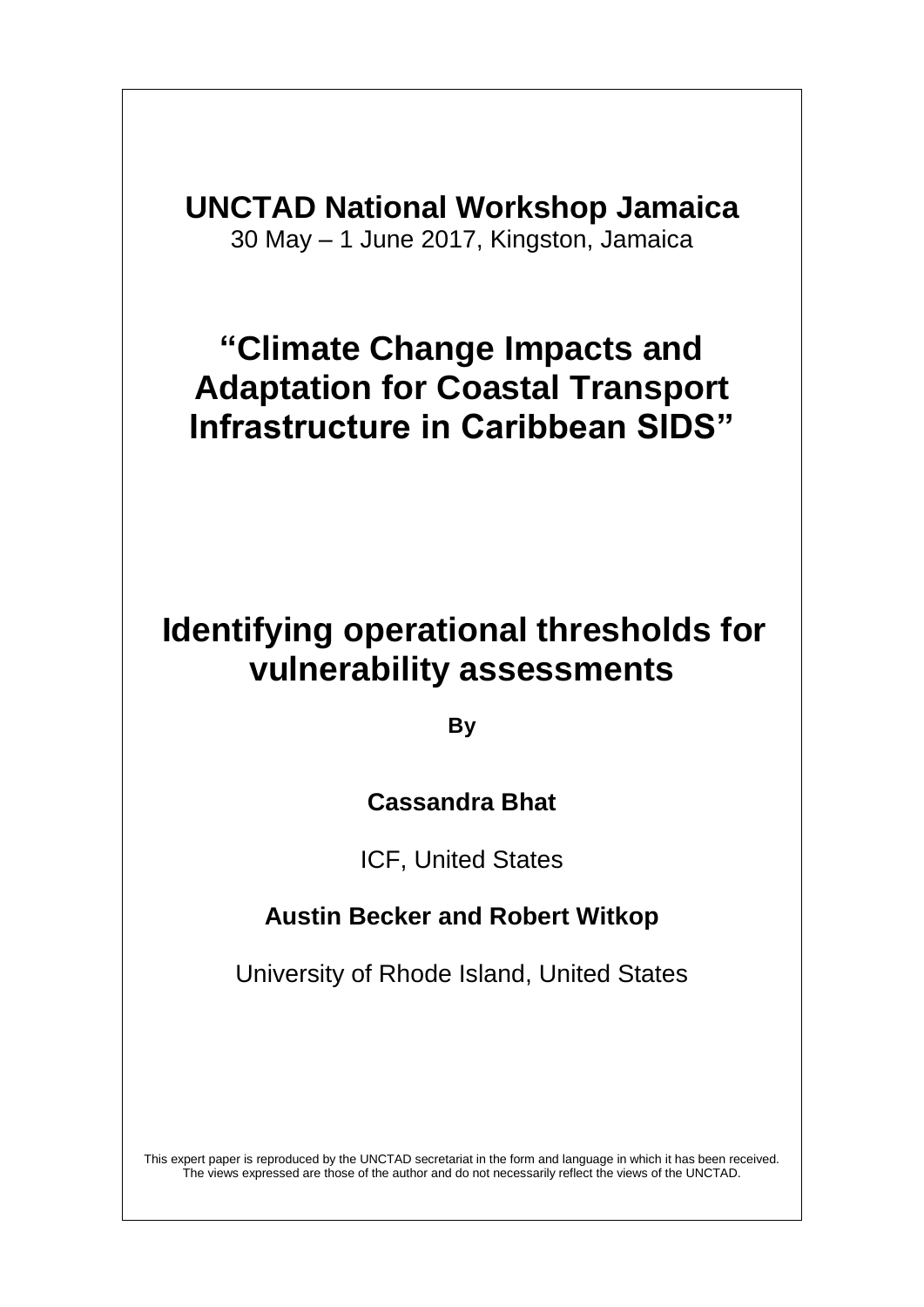# Reference Handout

#### **Objectives**

*Breakout objectives:*

• Participants will identify sensitivity thresholds for the purpose of assessing and reducing climate vulnerabilities (and know how to continue the process as needed)

#### *Context for how thresholds may be used in climate assessment:*

- Identify specific climate variables or hazards of interest, to determine how frequently thresholds may be exceeded over time, given climate change projections
- Determine "risk tolerance" in light of projections
- $\bullet$  Identify priorities for adaptation investments
- Identify any research needs (e.g., if local projections are not available for key thresholds)
- Document and share critical institutional knowledge
- Inform monitoring and evaluation over time

#### **Breakout Instructions**

*Using the accompanying handout:*

- 1. Identify at least **three components** of concern for your facility (see definitions below)
- 2. For each component, determine applicable **hazards**
- 3. For each component/hazard combination, identify **thresholds/increments**.
- 4. Assign a spokesperson to report your findings to the larger group

*Example 1: Container cranes are affected by wind speeds above 25 m/s*

| Component                         | Hazard               | Threshold/<br>Increment       | <b>Impacts</b>                     |  |
|-----------------------------------|----------------------|-------------------------------|------------------------------------|--|
|                                   | <b>High</b><br>winds | <b>Max sustained</b><br>winds | <b>Crane operations and damage</b> |  |
| <b>Container</b><br><b>Cranes</b> |                      | $25 \, \text{m/s}$            | Crane operations suspended         |  |
|                                   |                      | $40 \text{ m/s}$              | Cranes break free of tie downs     |  |
|                                   |                      | $55 \, \text{m/s}$            | Cranes blow over                   |  |

*Example 2: If water elevations rise 1 foot above current high tides, waters would reach* 

|              |                          | Threshold/                                |                                                                                  |
|--------------|--------------------------|-------------------------------------------|----------------------------------------------------------------------------------|
| Component    | Hazard                   | <b>Increment</b>                          | <b>Impacts</b>                                                                   |
| <b>Docks</b> | <b>Tidal</b><br>flooding | <b>Water levels above</b><br>current MHHW | <b>Flooding and disruptions</b>                                                  |
|              |                          | 1 foot                                    | Water reaches dock edge, increased risk<br>of overtopping, minor damage to ships |
|              |                          | 2 feet                                    | Water overtops dock, operations limited                                          |
|              |                          | 3 feet                                    | Water overtops dock, potential damage                                            |
|              |                          |                                           | to ships                                                                         |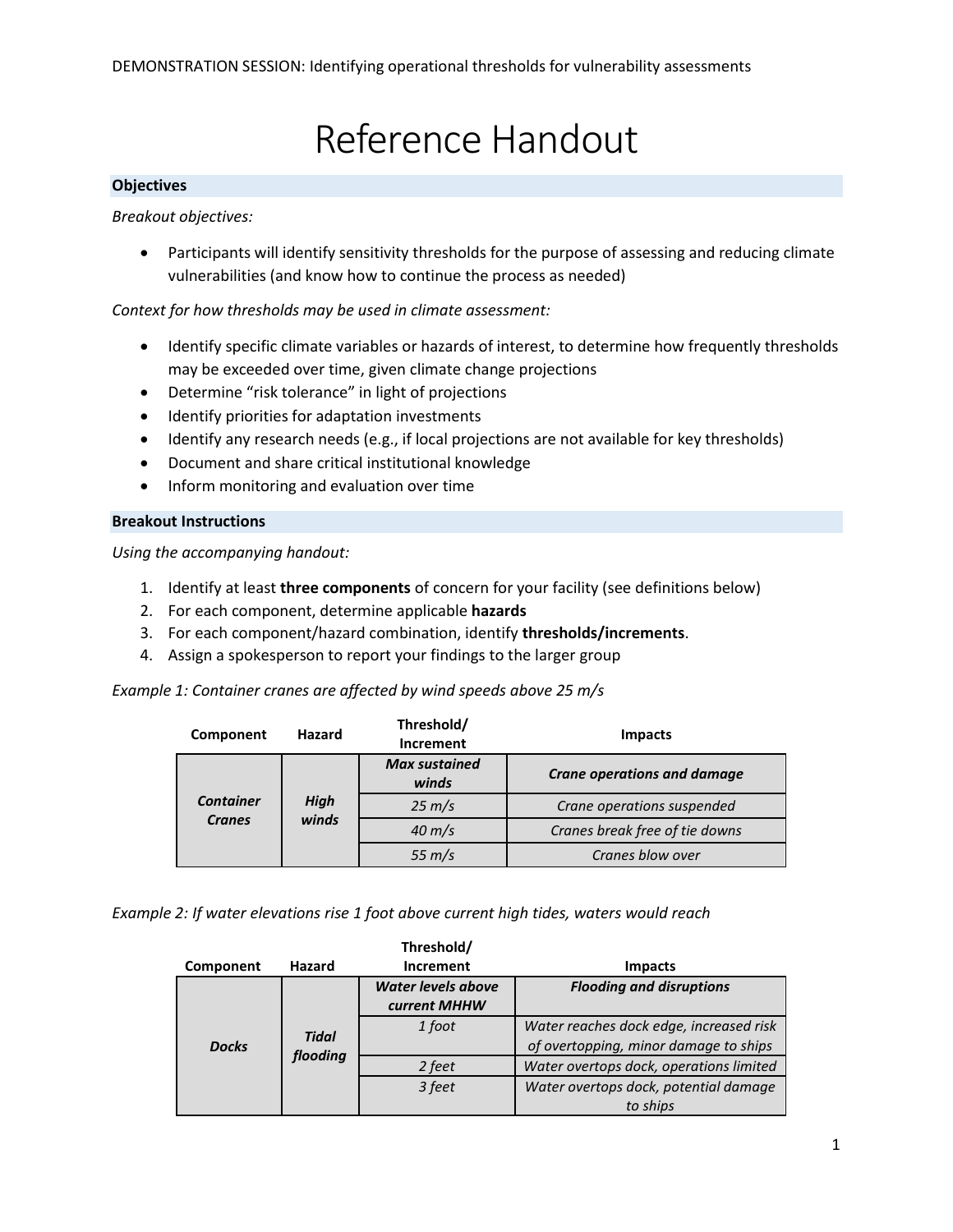#### **Definitions**

**Component** – The specific place, asset, or other facility component that may be of concern.

Port components may include:

**Docks** 

**Navigation channel** 

Cranes

- **Utilities**
- Generators
- **Buildings and warehouses**
- Drainage system
- **Access roads**
- **Personnel**

Airport components may include:

- Runways, taxiways, and aprons
- Terminals and other buildings
- **Air traffic control**
- **Communication systems**
- Access roads and parking lot
- **Utilities**
- **Personnel**
- **Navigational aids**
- Weather instrumentation
- **•** Drainage system
- **Hazard** The climate hazard drivers that may cause damage or interruption

| Climate hazards:      |                |  |
|-----------------------|----------------|--|
| <b>Tidal flooding</b> |                |  |
|                       | Storm surge    |  |
|                       | Waves          |  |
|                       | Heavy rainfall |  |
|                       | Wind           |  |
|                       | Heat           |  |

- **Impact** What specific impact(s) are you concerned about that result from the hazard driver (e.g., generator gets flooded and stops operating, residents evacuate, road becomes impassible, crane is inoperable).
- **Threshold increment –** The level(s) at which various impacts occur. This is a specific measurement (e.g., wind speed, water level, rain/hour).

*Example:*

*Tidal flooding: 1, 2, or 3 feet above current mean higher-high water (MHHW) Wind: 25 m/s, 30 m/s, 35 m/s Storm surge inundation 1, 5, or 10 times per year*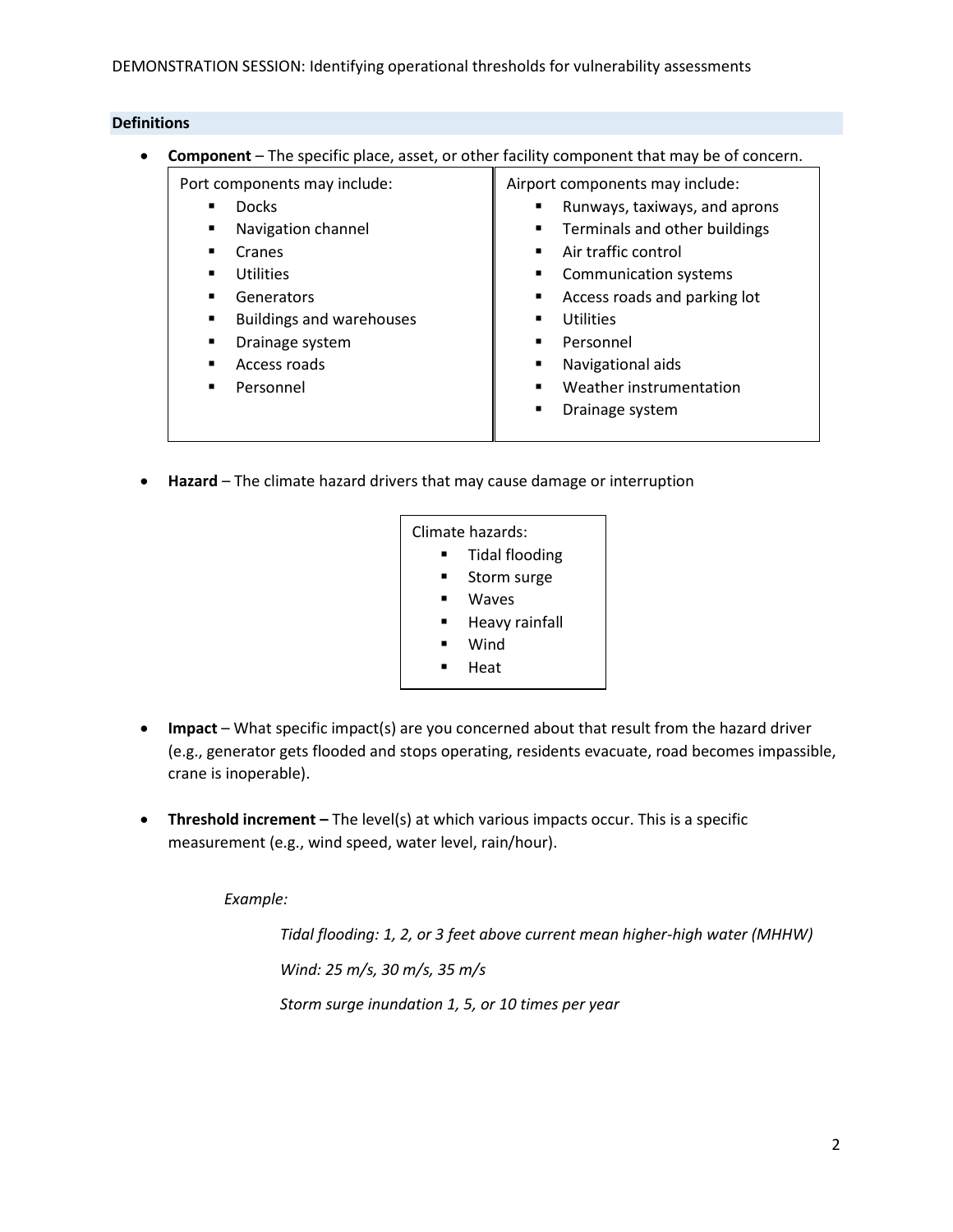#### **Example Thresholds**

*Example thresholds and their impacts from a variety of vulnerability assessments and literature source.*

| <b>Hazard</b>     | <b>Component</b>        | <b>Impact</b>                                                                    | <b>Example Threshold</b>                                                                                                                                                                                                                                                                                                                                                                                 | <b>Source</b>                         |
|-------------------|-------------------------|----------------------------------------------------------------------------------|----------------------------------------------------------------------------------------------------------------------------------------------------------------------------------------------------------------------------------------------------------------------------------------------------------------------------------------------------------------------------------------------------------|---------------------------------------|
| <b>Ports</b>      |                         |                                                                                  |                                                                                                                                                                                                                                                                                                                                                                                                          |                                       |
| Extreme<br>Heat   | Operations              | Energy costs                                                                     | 1 $\degree$ C warming = 5% increase in energy costs (in<br>one illustrative terminal)                                                                                                                                                                                                                                                                                                                    | IDB, 2015                             |
|                   | Paved<br>surfaces       | Asphalt pavement<br>softening                                                    | Depends on asphalt pavement grade                                                                                                                                                                                                                                                                                                                                                                        | U.S. DOT,<br>2014                     |
| Heavy Rain        | Cranes                  | Low visibility inhibits<br>crane operation                                       | In Manzanillo, intense rainfall > 20 mm within 24<br>hours reduces visibility enough to impair<br>operations                                                                                                                                                                                                                                                                                             | IDB, 2015                             |
|                   | Goods<br>handling       | Inability to handle<br>water-sensitive<br>goods                                  | Precipitation > 1 mm within 24 hours                                                                                                                                                                                                                                                                                                                                                                     | IDB, 2015                             |
| Flooding          | Operations              | Flooding in some<br>locations of the port<br>could impair<br>operations.         | Conditions that cause flooding will vary by<br>facility.                                                                                                                                                                                                                                                                                                                                                 |                                       |
| Tidal<br>Flooding | <b>Docks</b>            | Flooding                                                                         | Dock elevation/quay height                                                                                                                                                                                                                                                                                                                                                                               | IDB, 2015                             |
| Wind<br>Speeds    | Cranes                  | Ability to operate                                                               | Varies by crane type.<br>For example, 25 m/s (56 mph, 48.6 knots) for a<br><b>CONTECON SSA</b>                                                                                                                                                                                                                                                                                                           | <b>IDB, 2015</b>                      |
|                   | Navigational<br>channel | Ability to berth ships<br>(due to waves)                                         | Varies by facility.<br>For example, at Kingston Container Terminals<br>(KCT) in Jamaica:<br>Winds $\geq$ 18 m/s (40.3 mph, 35 knots) force<br>$\bullet$<br>operational shutdown<br>With winds of 12.8-18 m/s (28.8-40.3 mph,<br>$\bullet$<br>25-35 knots), discretion is applied<br>At Falmouth Cruise Terminal:<br>Winds > 12.8 m/s (28.8 mph, 25 knots)<br>create unmanageable docking<br>trajectories | Smith<br>Warner,<br>2017              |
| <b>Airports</b>   |                         |                                                                                  |                                                                                                                                                                                                                                                                                                                                                                                                          |                                       |
| Extreme<br>Heat   | Runways                 | Ability of aircraft to<br>take off                                               | Runway length requirement varies based on<br>plane type, weight, and runway length.<br>Rule of thumb: Runway length requirements<br>increase by 1% for every 1°C by which the mean<br>daily maximum temperature of the hottest month<br>exceeds 15°C (assuming runway is at sea level)<br>(ICAO, 2006)                                                                                                   | ICAO,<br>2006,<br>Chapter 3           |
|                   | Flight<br>operations    | Aircraft maximum<br>take-off operational<br>temperature                          | 47.7°C (118°F)                                                                                                                                                                                                                                                                                                                                                                                           | ACRP,<br>2016                         |
|                   | Personnel               | Reduced employee<br>ability to work safely<br>outdoors (need for<br>more breaks) | Heat Index* over 39.4°C (103°F) is "high" risk<br>Heat Index* over 46°C (115°F) is "very high" risk                                                                                                                                                                                                                                                                                                      | ACRP,<br>2016                         |
| Heavy rain        | Flight<br>operations    | May decrease<br>runway friction to<br>aircraft cannot take<br>off                | Varies by airport                                                                                                                                                                                                                                                                                                                                                                                        | ICAO,<br>2002,<br>Chapters<br>$6 - 7$ |